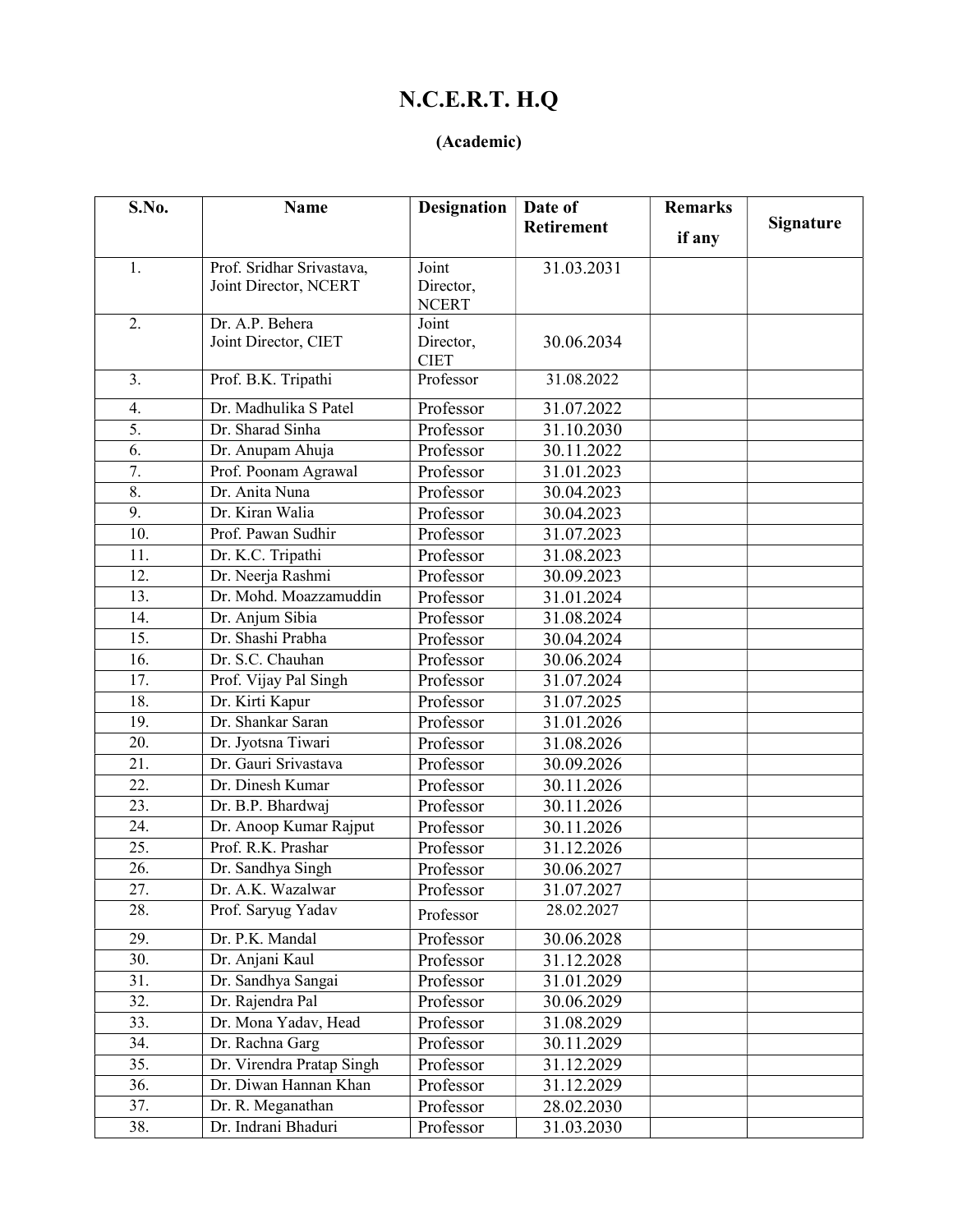| $\overline{39}$ . | Dr. Mohd. Faruq Ansari    | Professor              | 31.07.2030 |  |
|-------------------|---------------------------|------------------------|------------|--|
| 40.               | Dr. Suniti Sanwal, Head   | Professor              | 30.09.2030 |  |
| 41.               | Dr. Ranjana Arora, Head   | Professor              | 31.03.2031 |  |
| 42.               | Dr. Varada Mohan Nikalje  | Professor              | 30.04.2031 |  |
| 43.               | Dr. Sunita Farkya, Head   | Professor              | 31.05.2031 |  |
| 44.               | Dr. Indu Kumar            | Professor              | 31.07.2031 |  |
| 45.               | Dr. Til Parsad Sarma      | Professor              | 31.07.2032 |  |
| 46.               | Dr. Sanjay Kumar Suman    | Professor              | 31.03.2033 |  |
| 47.               | Dr. Milly Roy Anand       | Professor              | 31.05.2033 |  |
| 48.               | Dr. Aparna Pandey         | Professor              | 31.08.2033 |  |
| 49.               | Dr. Parbhat Kumar Mishra  | Professor              | 31.03.2034 |  |
| 50.               | Dr. Shipra Vaidya         | Professor              | 31.07.2034 |  |
| 51.               | Dr. Usha Sharma           | Professor              | 31.01.2035 |  |
| 52.               | Prof. Lal Chand Ram       | Professor              | 31.07.2035 |  |
| 53.               | Dr. Kavita Sharma         | Professor              | 31.05.2036 |  |
| 54.               | Dr. Padma Yadav           | Professor              | 30.09.2036 |  |
| $\overline{55}$ . | Dr. Ruchi Verma           | Professor              | 31.08.2038 |  |
| 56.               | Dr. Vinay Kumar Singh     | Professor              | 30.09.2038 |  |
| $\overline{57}$ . | Dr. Seema Shukla Ojha     | Professor              | 31.08.2040 |  |
| 58.               | Dr. Jitendra Mohan Mishra | Professor              | 31.05.2041 |  |
| 59.               | Dr. Jaya Singh            | Professor              | 30.04.2030 |  |
| 60.               | Dr. M.V. Srinivasan       | Professor              | 31.05.2035 |  |
| 61.               | Dr. Tannu Malik           | Professor              | 30.06.2037 |  |
| $\overline{62}$ . | Dr. Meenakshi Khar        | Associate              | 28.02.2027 |  |
|                   |                           | Professor              |            |  |
| 63.               | Dr. Chaman Ara Khan       | Associate              | 31.10.2027 |  |
|                   |                           | Professor              |            |  |
| 64.               | Sh. Rajesh Kumar Nimesh   | Associate              | 31.12.2028 |  |
|                   |                           | Professor              |            |  |
| 65.               | Dr. Romila Soni           | Associate              | 31.03.2029 |  |
| 66.               |                           | Professor              | 31.03.2030 |  |
|                   | Dr. Gagan Gupta           | Associate<br>Professor |            |  |
| 67.               | Dr. Ranjan Biswas         | Associate              | 31.07.2033 |  |
|                   |                           | Professor              |            |  |
| 68.               | Dr. Sharad Kumar Pandey   | Associate              | 31.05.2034 |  |
|                   |                           | Professor              |            |  |
| 69.               | Dr. Pratima Kumari        | Associate              | 31.03.2036 |  |
|                   |                           | Professor              |            |  |
| 70.               | Dr. P.D. Subhash          | Associate              | 31.05.2037 |  |
|                   |                           | Professor              |            |  |
| 71.               | Dr. Ashitha Raveendran    | Associate              | 31.05.2038 |  |
| 72.               | Dr. Pramila Tanwar        | Professor<br>Associate | 31.07.2038 |  |
|                   |                           | Professor              |            |  |
| 73.               | Dr. Bharti                | Associate              | 31.10.2038 |  |
|                   |                           | Professor              |            |  |
| 74.               | Dr. Naresh Kohli          | Associate              | 31.03.2039 |  |
|                   |                           | Professor              |            |  |
| 75.               | Dr. Sukhwinder            | Associate              | 31.08.2039 |  |
|                   |                           | Professor              |            |  |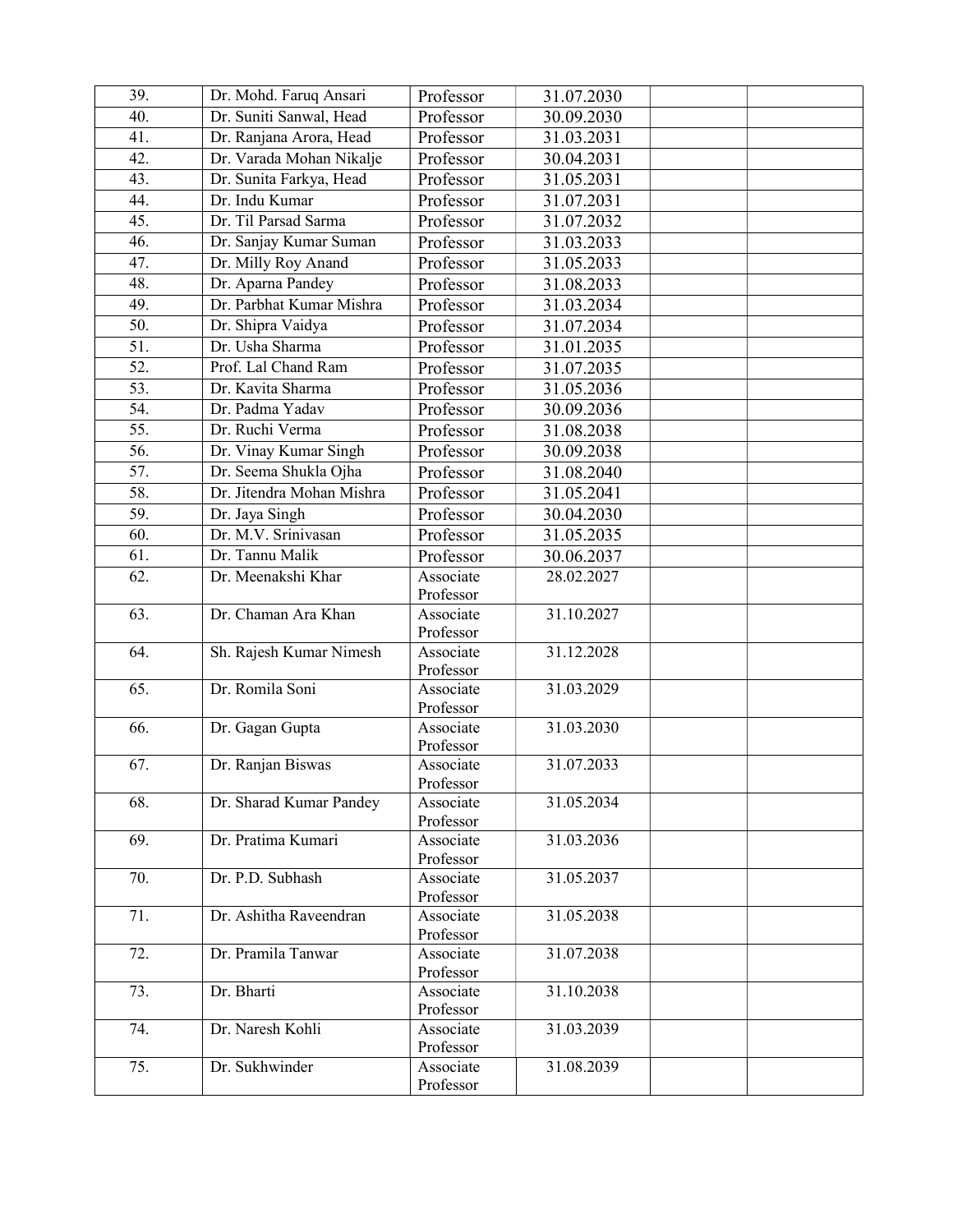| 76.               | Dr. Chochang V. Shimray     | Associate<br>Professor | 31.12.2040                                                                                                               |  |
|-------------------|-----------------------------|------------------------|--------------------------------------------------------------------------------------------------------------------------|--|
| 77.               | Dr. Ramesh Kumar            | Associate<br>Professor | 31.12.2041                                                                                                               |  |
| 78.               | Dr. Bijaya Kumar Malik      | Associate<br>Professor | 30.04.2042                                                                                                               |  |
| 79.               | Dr. R.R. Koireng            | Associate              | 31.03.2044                                                                                                               |  |
| 80.               | Dr. Pushplata Verma         | Professor<br>Associate | 28.02.2045                                                                                                               |  |
|                   |                             | Professor              |                                                                                                                          |  |
| 81.               | Dr. Moortimati Samantry     | Deputy<br>Librarian    | DOR subject to clarification vide<br>E1 Section's letter No.F.1-<br>6/2015/E-I/83 dated 19.04.2022                       |  |
| 82.               | Dr. Harish Kumar Meena      | Assistant<br>Professor | 31.08.2045                                                                                                               |  |
| 83.               | Dr. Vanthangpui Khobung     | Assistant<br>Professor | 30.04.2042<br>Not yet joined NCERT HQ, New<br>Delhi vide E1 Section's letter<br>No.F.1-6/2015/E-I/83 dated<br>19.04.2022 |  |
| 84.               | Dr. Sarvari Banerjee        | Assistant<br>Professor | 30.06.2030                                                                                                               |  |
| 85.               | Dr. Vijayan K.              | Assistant<br>Professor | 30.04.2038                                                                                                               |  |
| 86.               | Dr. Jitender Kumar Patidar  | Assistant<br>Professor | 30.06.2040                                                                                                               |  |
| 87.               | Dr. Reetu Chandra           | Assistant<br>Professor | 30.06.2047                                                                                                               |  |
| 88.               | Dr. Sarla Kumari Verma      | Assistant<br>Professor | 31.07.2046                                                                                                               |  |
| 89.               | Dr. Satya Bhushan           | Assistant<br>Professor | 31.03.2030                                                                                                               |  |
| $\overline{90}$ . | Dr. Gulfam                  | Assistant<br>Professor | 31.05.2044                                                                                                               |  |
| 91.               | Dr. Vishal D. Pajankar      | Assistant<br>Professor | 31.05.2040                                                                                                               |  |
| 92.               | Dr. Shradha Dilip Dhiwal    | Assistant<br>Professor | 28.02.2027                                                                                                               |  |
| 93.               | Dr. Sushmita Chakraborty    | Assistant<br>Professor | 30.09.2036                                                                                                               |  |
| 94.               | Dr. Ruchi Shukla            | Assistant<br>Professor | 30.04.2043                                                                                                               |  |
| 95.               | Mrs. Deepmala               | Assistant<br>Professor | 31.12.2048                                                                                                               |  |
| 96.               | Dr. Ashish Kumar Srivastava | Assistant<br>Professor | 30.11.2040                                                                                                               |  |
| 97.               | Dr. K.V. Sridevi            | Assistant<br>Professor | 31.03.2037                                                                                                               |  |
| 98.               | Dr. Angel Rathnabai         | Assistant<br>Professor | 31.05.2046                                                                                                               |  |
| 99.               | Dr. Abhay Kumar             | Assistant<br>Professor | 31.12.2039                                                                                                               |  |
| 100.              | Dr. Neelkanth Kumar         | Assistant<br>Professor | 30.11.2040                                                                                                               |  |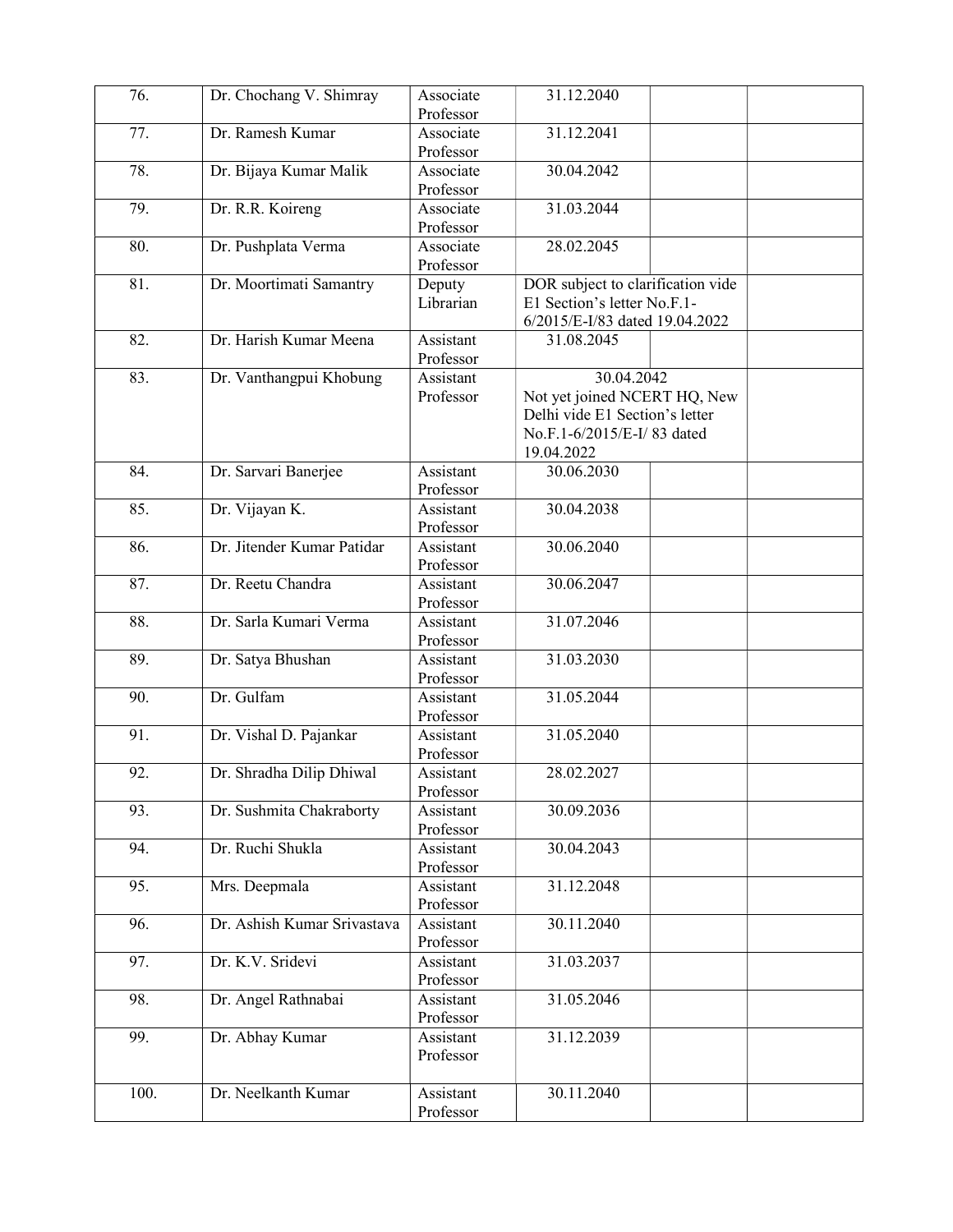| 101. | Dr. Rejaul Karim Barbhuiya | Assistant    | 31.01.2050                        |                          |  |
|------|----------------------------|--------------|-----------------------------------|--------------------------|--|
|      |                            | Professor    |                                   |                          |  |
| 102. | Dr. Amit Ranjan            | Assistant    | 30.04.2044                        |                          |  |
|      |                            | Professor    |                                   |                          |  |
| 103. | Dr. Rizvanul Haque         | Assistant    | 30.06.2036                        |                          |  |
|      |                            | Professor    |                                   |                          |  |
| 104. | Ms. Pooja Jain             | Assistant    | DOR subject to clarification vide |                          |  |
|      |                            | Librarian    | E1.                               | Section's letter No.F.1- |  |
|      |                            |              | 6/2015/E-I/83 dated 19.04.2022    |                          |  |
| 105. | Ms. Jyoti Kant Prasad      | Headmistress | 30.04.2026                        |                          |  |
|      |                            |              |                                   |                          |  |
| 106. | Ms. Sunaina Mittal         | Nursery      | 31.10.2045                        |                          |  |
|      |                            | Teacher      |                                   |                          |  |
| 107. | Ms. Poonam                 | Nursery      | 30.11.2046                        |                          |  |
|      |                            | Teacher      |                                   |                          |  |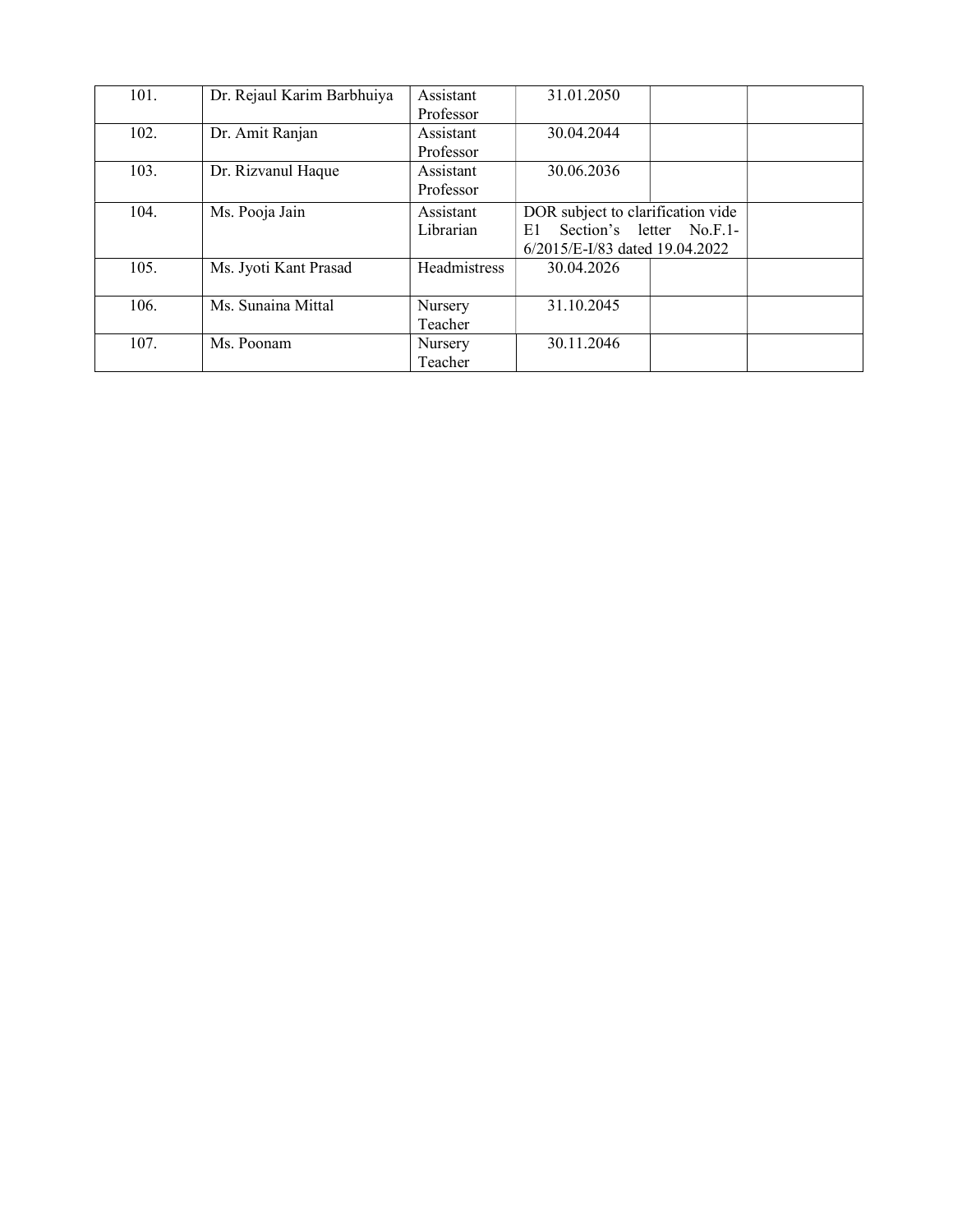# Regional Institute of Education, Bhubaneswar

| SI. | <b>Name</b>                                  | <b>Designation</b>      | Date of                  | Remarks, if | <b>Signature</b> |
|-----|----------------------------------------------|-------------------------|--------------------------|-------------|------------------|
| No. |                                              |                         | <b>Retirement</b>        | any         |                  |
| 1.  | Prof. P.C. Agarwal                           | Principal               | 28-02-2031               |             |                  |
| 2.  | Prof. M.K. Satapathy                         | Professor               | 31-07-2022               |             |                  |
| 3.  | Dr. (Mrs.) S.R. Sahoo                        | Professor               | 31-07-2024               |             |                  |
| 4.  | Prof. H.K. Senapathy                         | Professor               | 31-01-2026               |             |                  |
| 5.  | Prof. (Mrs.) M. Goswami                      | Professor               | 30-11-2027               |             |                  |
| 6.  | Prof. B.N. Panda                             | Professor               | 30-09-2023               |             |                  |
| 7.  | Prof. P.C. Acharya                           | Professor               | 31-03-2028               |             |                  |
| 8.  | Prof. S.K. Dash                              | Professor               | 31-03-2025               |             |                  |
| 9.  | Prof. (Mrs.) D.L. Dash                       | Professor               | 31-03-2025               |             |                  |
|     | 10 Prof. Ch. A. Ramulu                       | Professor               | 30-11-2025               |             |                  |
| 11  | Prof. Ritanjali Das                          | Professor               | 30-06-2028               |             |                  |
| 2   | Dr. (Mrs.) I.P. Gowramma                     | Professor               | 31-05-2028               |             |                  |
|     | 13 Dr. Laxmidhar Behera                      | Professor               | 30-09-2040               |             |                  |
|     | 14 Dr. R.K. Mohalik                          | Professor               | 31-05-2044               |             |                  |
|     | 15 Dr. Kumar Parag                           | Associate               | 31-03-2042               |             |                  |
|     |                                              | Professor               |                          |             |                  |
|     | 16 Ms. Shampa Das                            | Associate               | 31-10-2022               |             |                  |
|     |                                              | Professor               |                          |             |                  |
|     | 17 Dr. (Mrs.) E. Gangmei                     | Associate               | 28-02-2038               |             |                  |
|     |                                              | Professor               |                          |             |                  |
|     | 18 Dr. Rasmirekha Sethy                      | Associate               | 31-05-2044               |             |                  |
|     |                                              | Professor               |                          |             |                  |
|     | 19 Dr. K. Ketaki                             | Assistant               | 30-04-2039               |             |                  |
|     |                                              | Professor               |                          |             |                  |
|     | 20 Mr. A.K. Saha                             | Assistant               | 30-06-2046               |             |                  |
|     |                                              | Professor               |                          |             |                  |
|     | 21 Dr. Sourabh Kapoor                        | Assistant               | 31-12-2047               |             |                  |
|     |                                              | Professor               |                          |             |                  |
| 22  | Dr. (Ms.) Dhanya                             | Assistant               | 31-05-2046               |             |                  |
|     | Krishnan                                     | Professor               |                          |             |                  |
|     | 23 Dr. Debabrata Bagui                       | Assistant               | 28-02-2042               |             |                  |
|     | 24 Mrs. P.L. Negi                            | Professor               | 30-11-2030               |             |                  |
|     | 25 Mr. A. Mishra                             | Librarian<br>Headmaster | 31-10-2028               |             |                  |
|     | 26 Dr. J.K. Choudhury                        | PGT                     |                          |             |                  |
|     | 27 Smt. Sabita Pattnaik                      | PGT                     | 31-03-2025<br>31-05-2031 |             |                  |
|     | 28 Sri K.B. Chetri                           | PGT                     | 30-06-2028               |             |                  |
|     | 29 Ms. S. Bakhla                             |                         |                          |             |                  |
|     |                                              | PGT                     | 31-12-2039               |             |                  |
|     | 30 Ms. F. Naqvi                              | PGT                     | 30-09-2037               |             |                  |
|     | 31 Sri Ghulam Rahbar<br>32 Sri Kamalesh Soni | PGT<br>PGT              | 30-11-2031               |             |                  |
|     |                                              |                         | 31-10-2035               |             |                  |
|     | 33 Ms. Jyoti Jenna                           | PGT                     | 31-08-2032               |             |                  |
|     | 34 Sri Amarendra Tripathy                    | PGT                     | 30-04-2031               |             |                  |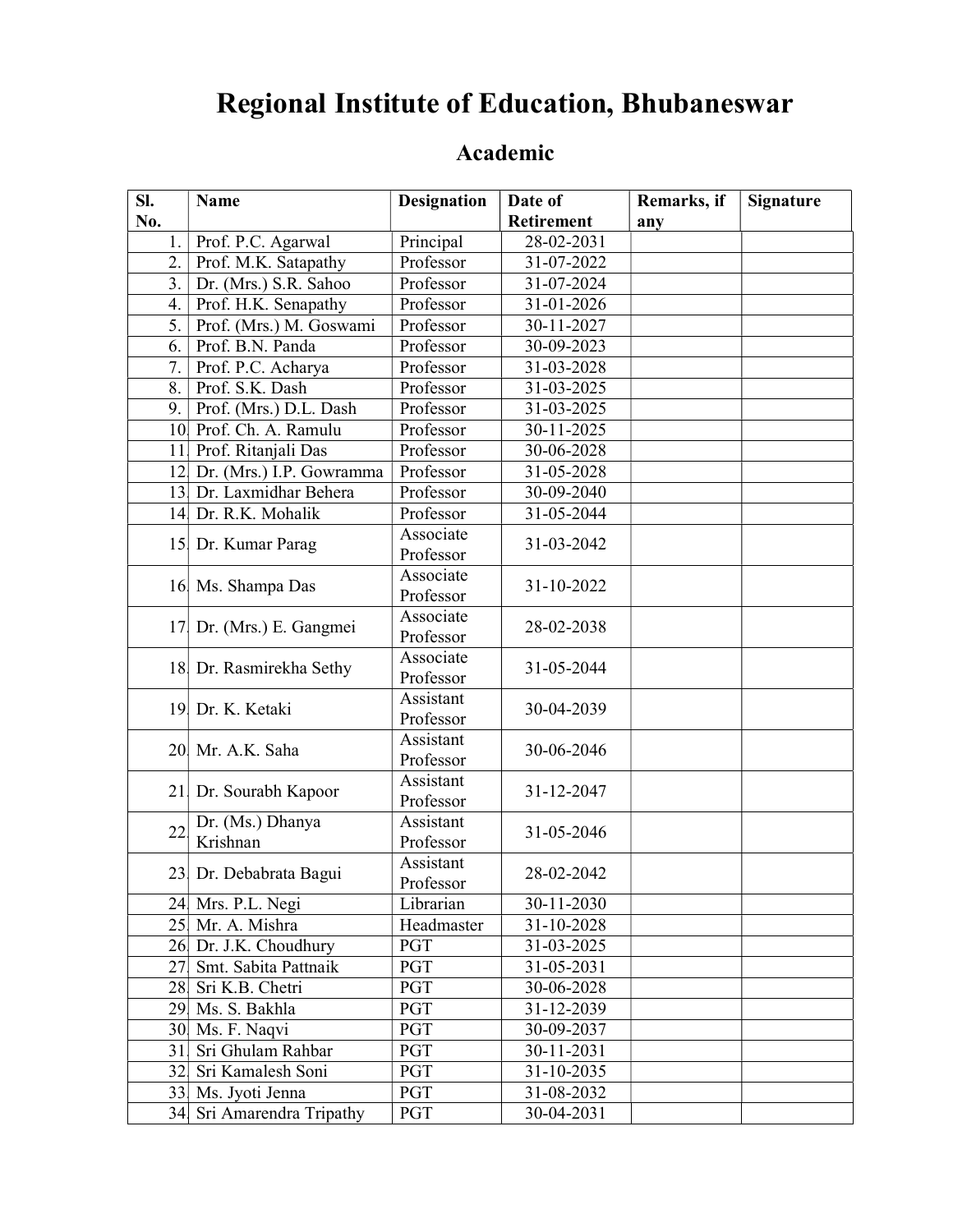|    | 35 Sri J.P. Praharaj         | PGT         | 31-08-2033       |  |
|----|------------------------------|-------------|------------------|--|
|    | 36 Sri Jagannath Nayak       | PGT         | 29-02-2036       |  |
|    | 37 Sri Anil Ku. Jena         | PGT         | 31-08-2035       |  |
|    | 38 Sri P.K. Mishra           | PGT         | 28-02-2039       |  |
|    | 39 Smt. K.M. Naik            | PGT         | 31-05-2030       |  |
|    | 40 Ms. Sili Sahoo            | <b>PGT</b>  | 28-02-2052       |  |
|    | 41 Mrs. Sakshi Pandey        | <b>PGT</b>  | 30-09-2047       |  |
|    | 42 Ms. Kanchan Agrawal       | PGT         | 31-10-2049       |  |
| 43 | Mr. Nand Kishore<br>Gauniyal | PGT         | 30-06-2040       |  |
|    | 44 Sri Mirja Marndi          | <b>TGT</b>  | 31-01-2028       |  |
|    | 45 Sri Sankarsan Murmu       | <b>TGT</b>  | 31-12-2031       |  |
|    | 46 Sri B. Bhoi               | <b>TGT</b>  | 31-08-2027       |  |
| 47 | Sri Daman Soren              | <b>TGT</b>  | 31-03-2027       |  |
|    | 48 Smt. K.B. Lakra           | <b>TGT</b>  | 31-05-2034       |  |
|    | 49 Sri M.R. Panda            | <b>TGT</b>  | 31-07-2036       |  |
|    | 50 Sri R.M. Meher            | <b>TGT</b>  | 29-02-2040       |  |
|    | 51 Sri J.K. Biswal           | <b>TGT</b>  | 31-07-2031       |  |
|    | 52 Smt. Jabashree Ghosh      | <b>TGT</b>  | 31-07-2030       |  |
|    | 53 Sri Srikanta Kumar Das    | <b>TGT</b>  | 31-05-2036       |  |
|    | 54 Smt. Sasmita Biswal       | <b>TGT</b>  | 31-07-2034       |  |
|    | 55 Mrs. Basabadatta Rath     | <b>TGT</b>  | 30-06-2038       |  |
|    | 56 Mr. Lav Ojha              | <b>TGT</b>  | 31-01-2035       |  |
|    | 57 Mrs. S. Mishra            | <b>TGT</b>  | 31-07-2038       |  |
|    | 58 Sri Ghanshyam Patra       | <b>TGT</b>  | 30-04-2041       |  |
|    | 59 Ms. Garima Agrawal        | <b>TGT</b>  | 31-01-2052       |  |
|    | 60 Sri M.K. Beshra           | <b>WECT</b> | 31-07-2037       |  |
|    | 61 Sri B.K. Sarangi          | <b>WECT</b> | 31-01-2039       |  |
| 62 | Sri D.P. Mishra              | <b>WECT</b> | 30-06-2035       |  |
| 63 | Sri G.R. Mishra              | PRT         | 30-11-2031       |  |
|    | 64 Ms. R. Gagrai             | PRT         | 31-05-2041       |  |
|    | 65 Mr. B.L. Tudu             | PRT         | 31-08-2032       |  |
|    | 66 Ms. Sanghlata Bodh        | PRT         | 31-10-2055       |  |
|    | 67 Ms. Yasha Bajetha         | PRT         | $30 - 11 - 2052$ |  |
|    | 68 Ms. Nidhi Arya            | PRT         | 30-04-2055       |  |
|    | 69 Mrs. Neha Singh           | PRT         | 31-07-2053       |  |
|    | 70 Mr. Harsh Chhikara        | PRT         | 30-09-2055       |  |
| 71 | Ms. Ritu Sharma              | PRT         | 31-10-2048       |  |
|    | 72 Ms. Monika Rani           | PRT         | 31-05-2056       |  |
|    | 73. Ms. Sapna                | PRT         | 31-07-2052       |  |
|    |                              |             |                  |  |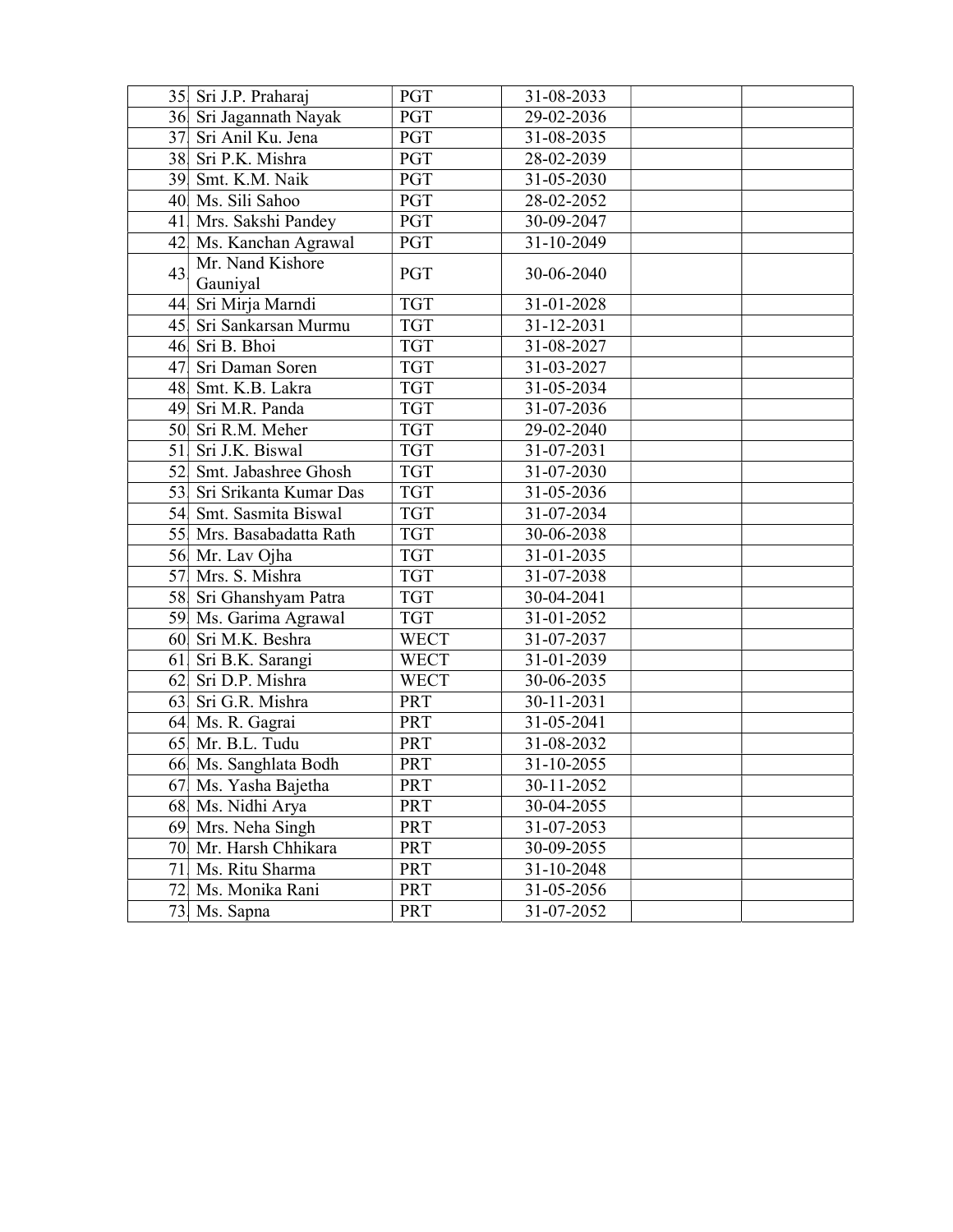# Regional Institute of Education, Mysuru

| SI.              | Name                       | <b>Designation</b>                   | Date of    | Remarks, if | <b>Signature</b> |
|------------------|----------------------------|--------------------------------------|------------|-------------|------------------|
| No.              |                            |                                      | Retirement | any         |                  |
| 1.               | Prof. Y Sreekanth          | Principal                            | 31.10.2032 |             |                  |
| 2.               | Dr. C.G. Venkatesha Murthy | <b>PROFESSOR</b>                     | 31.08.2024 |             |                  |
| 3.               | Dr. G.V. Gopal             | <b>PROFESSOR</b>                     | 31.10.2022 |             |                  |
| 4.               | Dr. Malli Gandhi           | <b>PROFESSOR</b>                     | 30.06.2032 |             |                  |
| 5.               | Dr. Geetha Prasannan       | <b>PROFESSOR</b>                     | 31.08.2024 |             |                  |
| 6.               | Dr. A. Sukumar             | <b>PROFESSOR</b>                     | 30.11.2023 |             |                  |
| 7.               | Dr. Ramadas V              | <b>PROFESSOR</b>                     | 31.05.2032 |             |                  |
| $\overline{8}$ . | Dr. K. Anil Kumar          | <b>PROFESSOR</b>                     | 31.05.2032 |             |                  |
| 9.               | Dr. Kalpana Venugopal      | <b>PROFESSOR</b>                     | 31.07.2033 |             |                  |
| 10.              | Dr. V. S. Prasad           | <b>PROFESSOR</b>                     | 31.12.2034 |             |                  |
| 11.              | Dr. P. R. Harinath         | <b>PROFESSOR</b>                     | 31.12.2025 |             |                  |
| 12.              | Dr. G. Vishwanathappa      | <b>PROFESSOR</b>                     | 30.09.2028 |             |                  |
| 13.              |                            | <b>ASSOCIATE</b>                     | 31.12.2022 |             |                  |
|                  | Dr. M. S. Srimathi         | <b>PROFESSOR</b>                     |            |             |                  |
| 14.              |                            | <b>ASSOCIATE</b>                     | 31.05.2029 |             |                  |
|                  | Dr. V. Prasad              | <b>PROFESSOR</b>                     |            |             |                  |
| 15.              |                            | <b>ASSOCIATE</b>                     | 30.06.2030 |             |                  |
|                  | Dr. P. Tamil Selvan        | <b>PROFESSOR</b>                     |            |             |                  |
| 16.              |                            | <b>ASSOCIATE</b>                     | 31.07.2036 |             |                  |
|                  | Dr. V. Chandranna          | <b>PROFESSOR</b>                     |            |             |                  |
| 17.              |                            | <b>DEPUTY</b>                        | 31.05.2028 |             |                  |
|                  | Dr. S. Nagaraja            | <b>LIBRARIAN</b>                     |            |             |                  |
| 18.              |                            | <b>ASSISTANT</b>                     | 30.09.2042 |             |                  |
| 19.              | Dr. Vareishang Tangpu      | <b>PROFESSOR</b><br><b>ASSISTANT</b> | 31.05.2031 |             |                  |
|                  | Dr. Karunakaran B. Shaji   | <b>PROFESSOR</b>                     |            |             |                  |
| 20.              | Dr. Shivanand              | <b>ASSISTANT</b>                     | 31.07.2038 |             |                  |
|                  | Chinnappanvar              | <b>PROFESSOR</b>                     |            |             |                  |
| 21.              |                            | <b>ASSISTANT</b>                     | 31.08.2030 |             |                  |
|                  | Dr. T.V. Somashekar        | <b>PROFESSOR</b>                     |            |             |                  |
| 22.              |                            | <b>ASSISTANT</b>                     | 31.03.2032 |             |                  |
|                  | Dr. Raniprameela Vinagolu  | <b>PROFESSOR</b>                     |            |             |                  |
| 23.              |                            | <b>ASSISTANT</b>                     | 31.05.2043 |             |                  |
|                  | Dr. Sujata B. Hanchinalkar | <b>PROFESSOR</b>                     |            |             |                  |
| 24.              |                            | <b>ASSISTANT</b>                     | 31.05.2047 |             |                  |
|                  | Dr. Raman Namboodiri CK    | <b>PROFESSOR</b>                     |            |             |                  |
| 25.              |                            | <b>ASSISTANT</b>                     | 31.07.2048 |             |                  |
|                  | Dr. Santosh Kumar          | <b>PROFESSOR</b>                     |            |             |                  |
| 26.              |                            | <b>ASSISTANT</b>                     | 31.05.2041 |             |                  |
|                  | Dr. Madhu B.               | <b>PROFESSOR</b>                     |            |             |                  |
| 27.              |                            | <b>ASSISTANT</b>                     | 31.05.2046 |             |                  |
|                  | Mr. K Suresh Kumar         | <b>PROFESSOR</b>                     |            |             |                  |
| 28.              | Dr. Sarvesh Mourya         | <b>ASSISTANT</b>                     | 31.03.2048 |             |                  |
|                  |                            | <b>PROFESSOR</b>                     |            |             |                  |
| 29.              | Dr. Hanumanthaiah T        | <b>HEADMASTER</b>                    | 30.11.2033 |             |                  |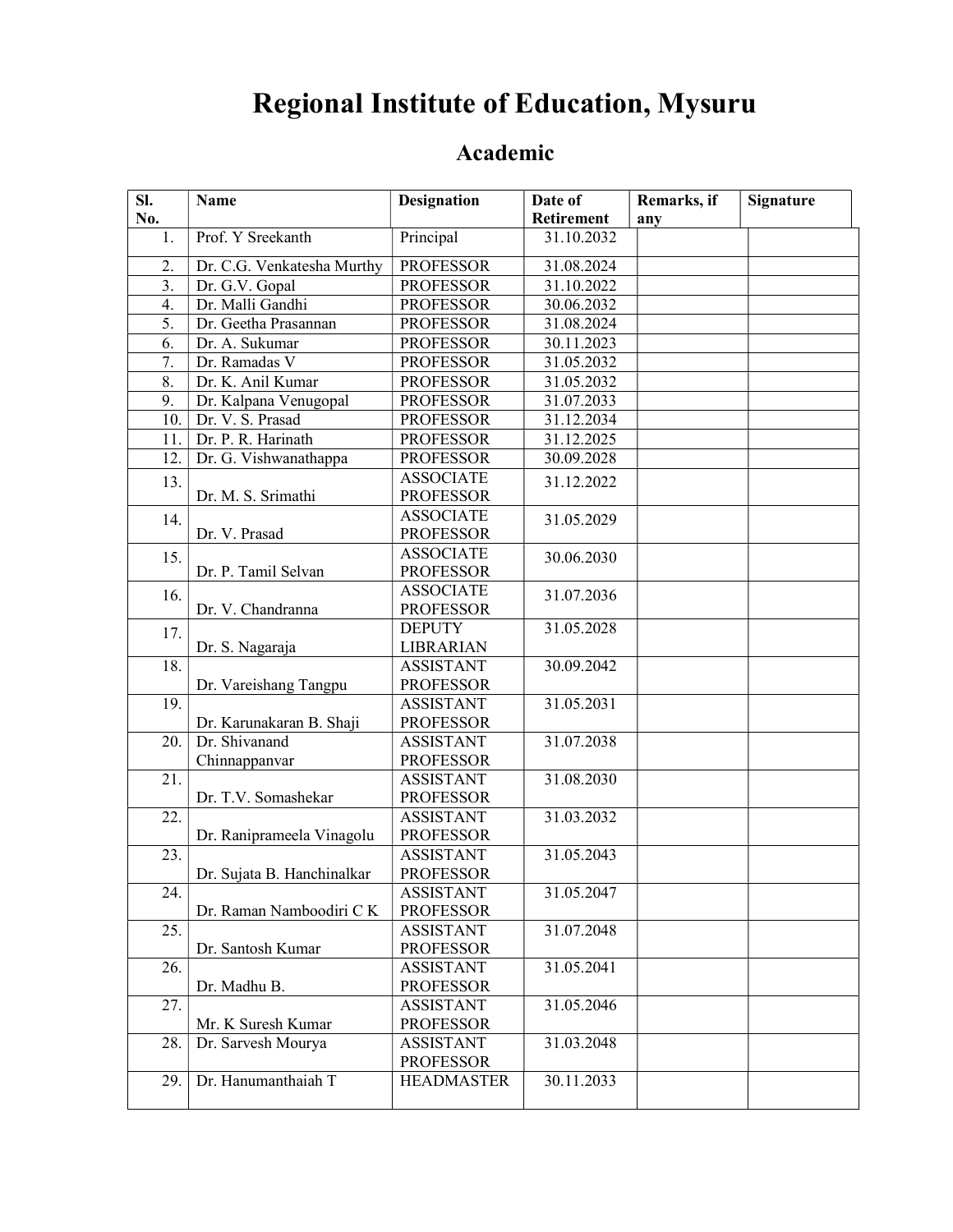| 30. | S T Singh            | <b>ASSISTANT</b><br><b>HEADMASTER</b> | 31.01.2033 |  |
|-----|----------------------|---------------------------------------|------------|--|
| 31. | G R Anita Ravindra   | <b>PGT</b>                            | 31.05.2027 |  |
| 32. | A Mary               | <b>PGT</b>                            | 30.06.2028 |  |
| 33. | Dr. Somashekara      | PGT                                   | 28.02.2029 |  |
| 34. | Chandrakumar Bankar  | PGT                                   | 30.06.2044 |  |
| 35. | C V Vijayalakshmi    | <b>PGT</b>                            | 30.04.2039 |  |
| 36. | C Santhi Grace       | PGT                                   | 30.06.2036 |  |
| 37. | Dr. Gauri Roy        | <b>PGT</b>                            | 30.11.2032 |  |
| 38. | K N Shashikumar      | $\overline{PGT}$                      | 31.01.2035 |  |
| 39. | Alka Rani            | $\overline{PGT}$                      | 31.10.2046 |  |
| 40. | S. S. Bedar          | <b>TGT</b>                            | 31.05.2025 |  |
| 41. | Chonhen Minz         | <b>TGT</b>                            | 31.01.2029 |  |
| 42. | N Harini             | <b>TGT</b>                            | 30.09.2034 |  |
| 43. | G Krishna Nayaka     | <b>TGT</b>                            | 31.08.2028 |  |
| 44. | M R Santosh          | <b>TGT</b>                            | 31.03.2041 |  |
| 45. | Dr. R Geetha         | <b>TGT</b>                            | 30.09.2034 |  |
| 46. | N Balaji Babu Rao    | <b>TGT</b>                            | 31.08.2035 |  |
| 47. | Lily Pushpika Bara   | <b>TGT</b>                            | 30.09.2039 |  |
| 48. | Rajeev Kumar         | <b>TGT</b>                            | 31.01.2051 |  |
| 49. | Mudita Sharma        | <b>TGT</b>                            | 31.07.2047 |  |
| 50. | James Kaleshwarapu   | <b>TGT</b>                            | 31.08.2044 |  |
| 51. | M Sivakumar          | <b>WET</b>                            | 31.03.2024 |  |
| 52. | C S Anupama          | <b>WET</b>                            | 30.11.2035 |  |
| 53. | A Seayanna Bernadin  | <b>WET</b>                            | 31.03.2042 |  |
| 54. | <b>B</b> Susheelamma | <b>I/c PRIMARY</b><br><b>SECTION</b>  | 30.11.2028 |  |
| 55. | Aisha Sultana        | <b>PRT</b>                            | 31.10.2032 |  |
| 56. | Mangala B Ram        | PRT                                   | 31.12.2034 |  |
| 57. | M Remya              | PRT                                   | 31.05.2040 |  |
| 58. | <b>B</b> N Pradeep   | PRT                                   | 28.02.2040 |  |
| 59. | Almas Fathima        | PRT                                   | 31.01.2044 |  |
| 60. | Damini Chauhan       | PRT                                   | 31.01.2055 |  |
| 61. | Prabhat Kumar        | PRT                                   | 31.03.2052 |  |
| 62. | Shadab               | PRT                                   | 31.01.2051 |  |
| 63. | Bhavna Saini         | PRT                                   | 31.08.2054 |  |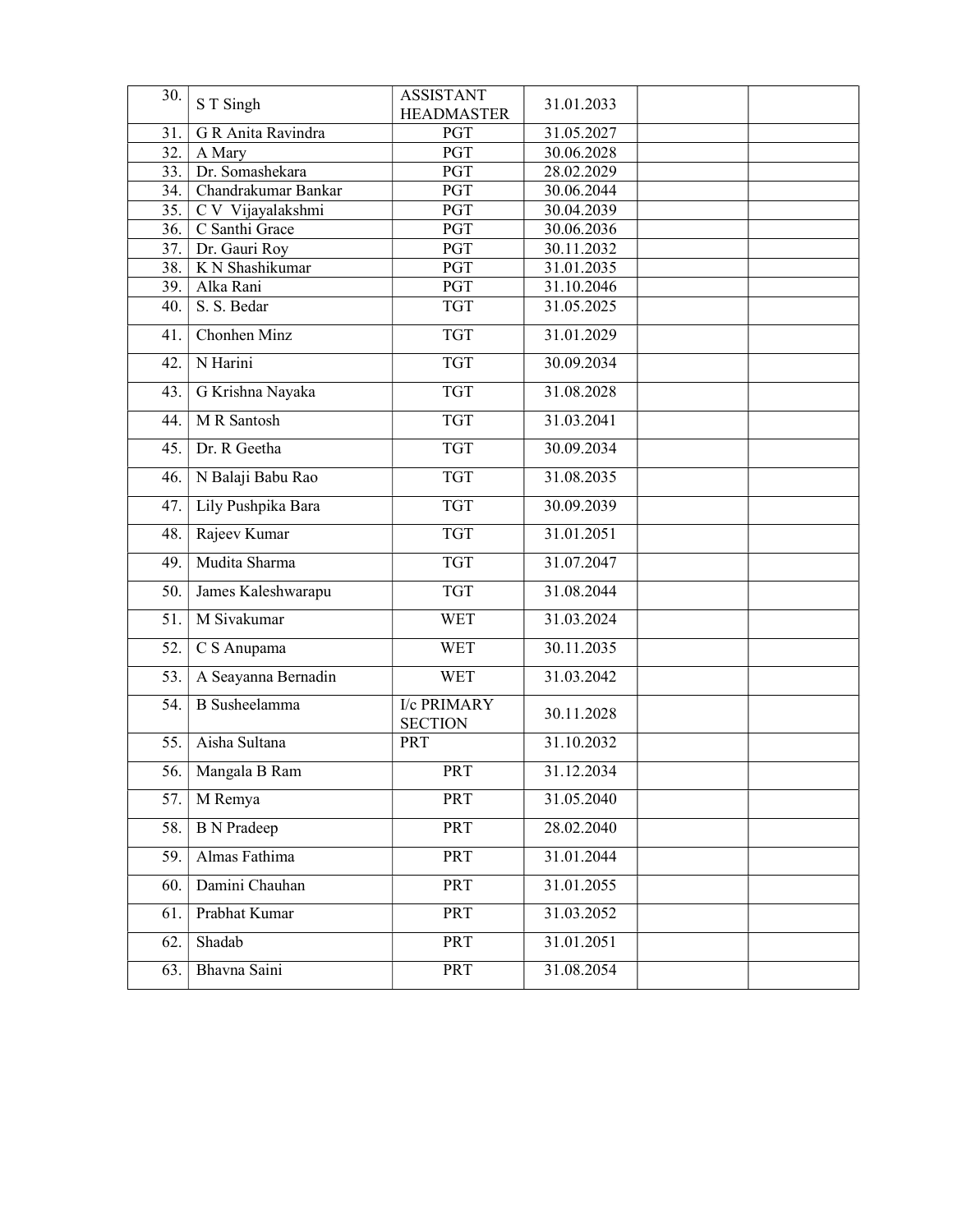#### NORTH EAST REGIONAL INSTITUTE OF EDUCATION, UMIAM, SHILLONG

| $\overline{\text{SL}}$ | <b>Name</b>                 | <b>Designation</b> | Date of                       | Remarks, if | <b>Signature</b> |
|------------------------|-----------------------------|--------------------|-------------------------------|-------------|------------------|
| No.                    |                             |                    | <b>Retirement</b>             | any         |                  |
| $\mathbf{1}$           | Prof. B.Barthakur,          | Principal          | $\frac{1}{31}/\frac{1}{2026}$ |             |                  |
| $\overline{2}$         | Prof. Subhas Chandra Roy    | Professor          | 30/04/2026                    |             |                  |
| $\overline{3}$         | Prof. Nityananda Pradhan    | Professor          | 30/09/2024                    |             |                  |
| $\overline{4}$         | Prof. B.R.Dkhar             | Professor          | 31/01/2042                    |             |                  |
| 5                      | Prof. F.G.Dkhar             | Professor          | 31/08/2029                    |             |                  |
| 6                      | Mrs. Shatarupa Palit        | Asso. Professor    | 31/03/2025                    |             |                  |
| $\tau$                 | Dr.B.Devi                   | Asso. Professor    | 31/12/2026                    |             |                  |
| 8                      | Dr. Tulika Dey              | Asso. Professor    | 31/10/2035                    |             |                  |
| $\overline{9}$         | Dr. Sima Saigal             | Asso. Professor    | 30/06/2030                    |             |                  |
| 10                     | Dr. Ch.S. Devi              | Asso. Professor    | 28/02/2037                    |             |                  |
| 11                     | Dr. Basansy Kharlukhi       | Asso. Professor    | 31/12/2037                    |             |                  |
| 12                     | Dr. M.G. Wallang            | Asso. Professor    | 30/04/2042                    |             |                  |
| 13                     | Sh. Anand Valmiki           | Asst. Professor    | 31/12/2040                    |             |                  |
| 14                     | Sh. R.A.Singh               | Asst. Professor    | 31/08/2043                    |             |                  |
| 15                     | Dr.T. Newmei                | Asst. Professor    | 28/02/2041                    |             |                  |
| 16                     | Dr. Prachi Ghildyal         | Asst. Professor    | 31/10/2040                    |             |                  |
| 17                     | Sh. Arnab Sen               | Asst. Professor    | 31/03/2050                    |             |                  |
| 18                     | Sh. B.Umesh Kumar<br>Sharma | Asst. Professor    | 31/01/2042                    |             |                  |
| 19                     | Dr. Seema R                 | Asst. Professor    | 30/04/2045                    |             |                  |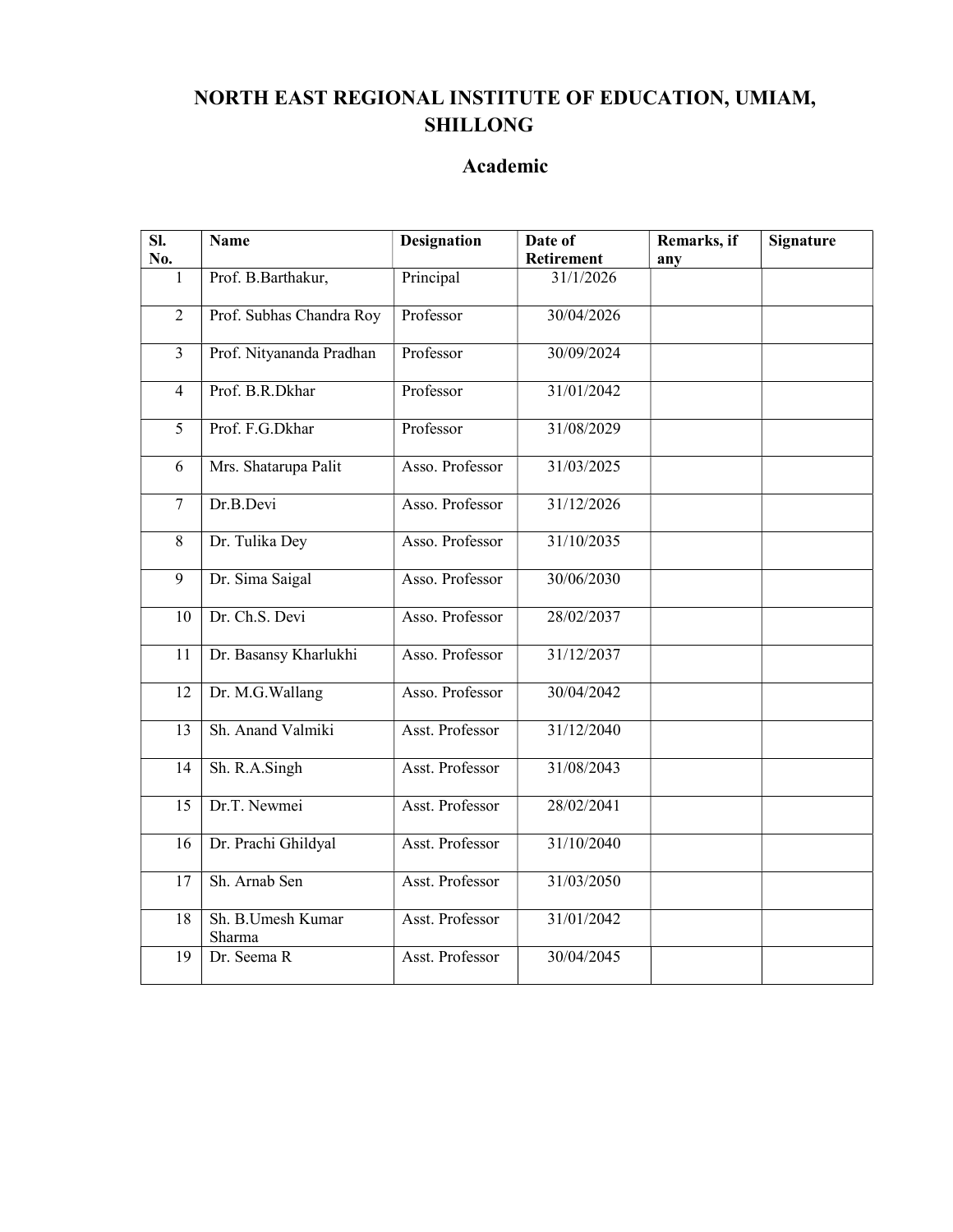## Regional Institute of Education (NCERT), Bhopal (M.P.)

| S.No.          | <b>Name</b>                | <b>Designation</b>         | Date of    | Remarks, if                                                                                                                         | Signatu |
|----------------|----------------------------|----------------------------|------------|-------------------------------------------------------------------------------------------------------------------------------------|---------|
|                |                            |                            | Retirement | any                                                                                                                                 | re      |
| 1              | Dr. I.B. Chughtai          | Professor                  | 30.06.2025 |                                                                                                                                     |         |
| $\overline{2}$ | Dr. Jaydip Mandal          | Professor                  | 31.08.2027 |                                                                                                                                     |         |
| 3              | Dr. Nidhi Tiwari           | Professor                  | 31.12.2026 |                                                                                                                                     |         |
| 4              | Dr. B. Ramesh Babu         | Professor                  | 31.08.2027 |                                                                                                                                     |         |
| 5              | Dr. Ratnamala Arya         | Professor                  | 31.01.2035 |                                                                                                                                     |         |
| 6              | Dr. Lallan Kumar Tiwary    | Professor                  | 30.11.2029 |                                                                                                                                     |         |
| $\overline{7}$ | Dr. P. Kulshreshtha        | Professor                  | 30.11.2022 |                                                                                                                                     |         |
| 8              | Dr. Chitra Singh           | Professor                  | 31.12.2039 |                                                                                                                                     |         |
| 9              | Dr. Rashmi Singhai         | Professor                  | 30.04.2035 |                                                                                                                                     |         |
| 10             | Dr. Sanjay Kumar Pandagale | Associate Professor        | 31.08.2039 |                                                                                                                                     |         |
| 11             | Dr. Sarika C. Saju         | <b>Associate Professor</b> | 31.05.2041 |                                                                                                                                     |         |
| 12             | Dr. Ashwani Kumar Garg     | <b>Associate Professor</b> | 30.04.2035 |                                                                                                                                     |         |
| 13             | Dr. R.P. Prajapati         | <b>Associate Professor</b> | 31.05.2041 |                                                                                                                                     |         |
| 14             | Dr. Rashmi Sharma          | <b>Associate Professor</b> | 31.01.2039 |                                                                                                                                     |         |
| 15             | Dr. N.C. Ojha              | Associate Professor        | 30.04.2029 |                                                                                                                                     |         |
| 16             | Dr. Suresh Makwana         | <b>Assistant Professor</b> | 31.07.2039 |                                                                                                                                     |         |
| 17             | Dr. Daksha M. Parmar       | <b>Assistant Professor</b> | 30.04.2032 |                                                                                                                                     |         |
| 18             | Shri Aji Thomas            | <b>Assistant Professor</b> | 31.05.2050 |                                                                                                                                     |         |
| 19             | Dr. Kalpana Maski          | <b>Assistant Professor</b> | 31.01.2043 |                                                                                                                                     |         |
| 20             | Sh. Lokendra Singh Chauhan | <b>Assistant Professor</b> | 31.07.2043 |                                                                                                                                     |         |
| 21             | Dr. Shivalika Sarkar       | <b>Assistant Professor</b> | 30.04.2043 |                                                                                                                                     |         |
| 22             | Dr. Saurabh Kumar          | <b>Assistant Professor</b> | 30.04.2049 |                                                                                                                                     |         |
| 23             | Dr. Vanthangpui Khobung    | <b>Assistant Professor</b> | 30.04.2042 | Transferred<br>to<br>NCERT, HQ New<br>vide<br>Delhi<br>E1<br>Section's<br>letter<br>No.F.1-6/2015/E-I/<br>83<br>dated<br>19.04.2022 |         |
| 24             | Dr. Shruti Tripathi        | <b>Assistant Professor</b> | 31.07.2045 |                                                                                                                                     |         |
| 25             | Dr. Soyhunlo Sebu          | <b>Assistant Professor</b> | 30.06.2047 |                                                                                                                                     |         |
| 26             | Dr. Sangeeta Pethiya       | <b>Assistant Professor</b> | 31.07.2037 |                                                                                                                                     |         |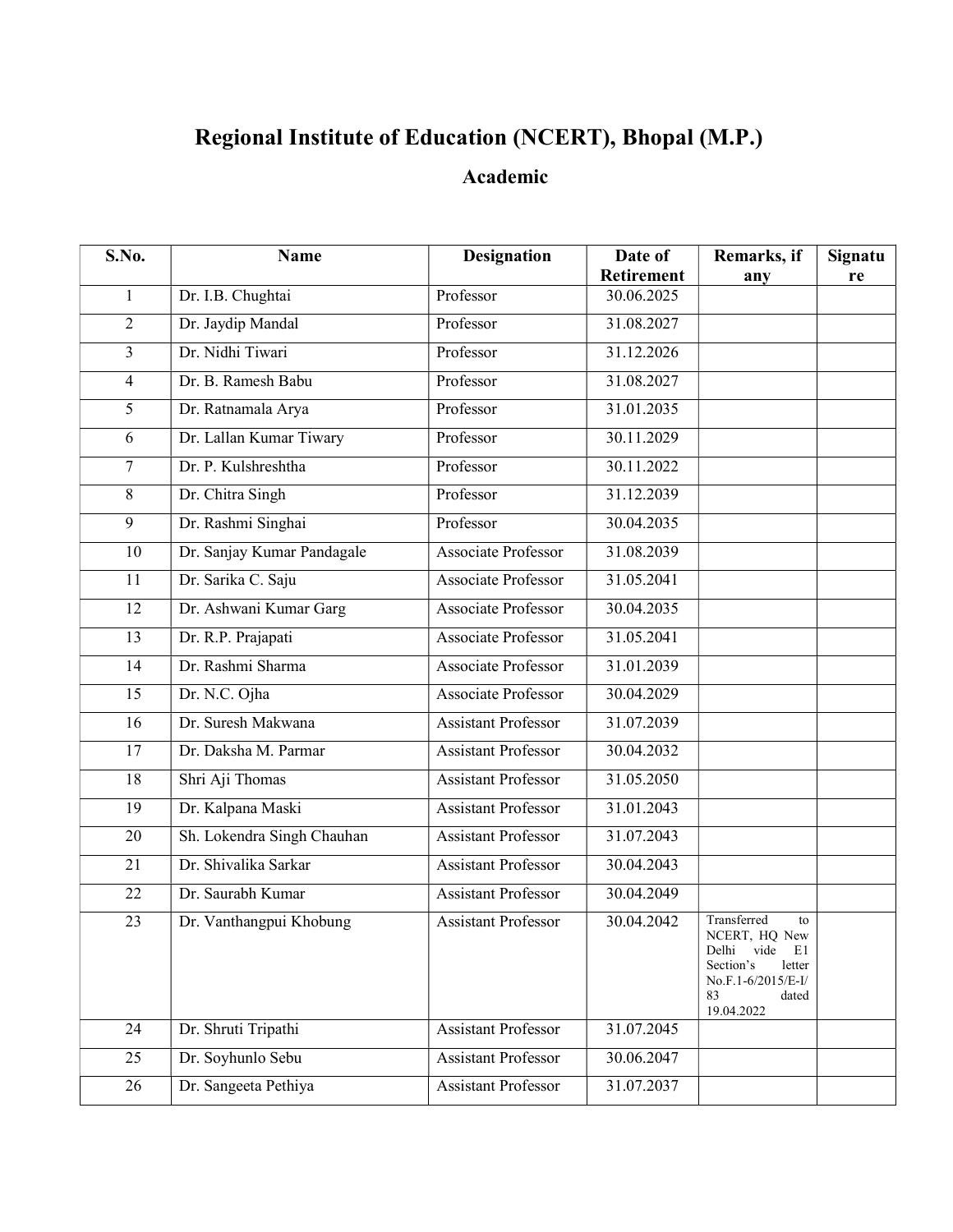| 27              | Dr. Arunabh Saurabh        | <b>Assistant Professor</b>  | 31.03.2046 |  |
|-----------------|----------------------------|-----------------------------|------------|--|
| 28              | Dr. Ganga Mahto            | <b>Assistant Professor</b>  | 28.02.2050 |  |
| 29              | Dr. P.K. Tripathy          | Deputy Librarian            | 31.05.2033 |  |
| 30              | Dr. Ishwant Kaur           | <b>Assistant Headmaster</b> | 30.04.2033 |  |
| 31              | Smt.Shruti Adhikari        | PGT                         | 31.10.2028 |  |
| 32              | Sh. Prashant Nemade        | <b>PGT</b>                  | 30.04.2024 |  |
| 33              | Smt Sushma Pajini          | PGT                         | 31.03.2034 |  |
| 34              | Sh. Prakash Shrivastava    | <b>PGT</b>                  | 30.04.2027 |  |
| 35              | Ms.Pinki Sharma            | PGT                         | 31.03.2037 |  |
| $\overline{36}$ | Sh. Jitendra Kumar         | PGT                         | 28.02.2026 |  |
| 37              | Ms. Sunita Pardesi         | PGT                         | 30.04.2035 |  |
| 38              | Smt. Kamlesh Markam        | PGT                         | 31.05.2028 |  |
| 39              | Smt. Ravinder Kaur         | <b>PGT</b>                  | 31.12.2027 |  |
| 40              | Sh. Muninder Singh Chouhan | <b>PGT</b>                  | 31.07.2033 |  |
| 41              | Sh. Raja Kishore Nayak     | <b>PGT</b>                  | 31.08.2038 |  |
| 42              | Sh. Shyam Kumar Singh      | <b>PGT</b>                  | 31.07.2030 |  |
| 43              | Ms. Avani Parashar         | <b>PGT</b>                  | 30.11.2048 |  |
| 44              | Shri Deepak Lakhera        | <b>TGT</b>                  | 30.11.2036 |  |
| 45              | Sh. Ashesh Upadhyay        | <b>TGT</b>                  | 30.06.2040 |  |
| 46              | Sh. Mahendra Barua         | <b>TGT</b>                  | 31.05.2042 |  |
| 47              | Smt. Shazia Naqvi          | <b>TGT</b>                  | 30.09.2035 |  |
| 48              | Sh. Ashok Mishra           | <b>TGT</b>                  | 30.11.2036 |  |
| 49              | Sh. Jamna Prasad Ahirwar   | <b>TGT</b>                  | 31.12.2043 |  |
| 50              | Sh. Raju Borkar            | <b>TGT</b>                  | 30.04.2044 |  |
| 51              | Sh. Hemant Raje            | <b>TGT</b>                  | 31.03.2050 |  |
| 52              | Sh. Sandeep Kumar Ratnere  | <b>WET</b>                  | 31.03.2034 |  |
| 53              | Sh. Shashikant Wanjari     | <b>WET</b>                  | 31.01.2041 |  |
| 54              | Smt. Roopa Khatri          | <b>Primary Teacher</b>      | 30.06.2029 |  |
| 55              | Smt. Neeta Rao             | <b>Primary Teacher</b>      | 30.04.2034 |  |
| 56              | Smt. Kiran Mishra          | <b>Primary Teacher</b>      | 31.03.2032 |  |
| 57              | Smt. Veena Sahu            | Primary Teacher             | 31.07.2039 |  |
| 58              | Sh. Rajesh Nair            | Primary Teacher             | 31.10.2036 |  |
| 59              | Smt. Suruchi Rawat         | Primary Teacher             | 31.12.2038 |  |
| 60              | Sh. Jose J.Kurisunkal      | Primary Teacher             | 31.03.2039 |  |
| 61              | Sh. Ritesh Kumar Khare     | Primary Teacher             | 30.09.2041 |  |
| 62              | Smt. Monika Bhardwaj       | Primary Teacher             | 30.09.2050 |  |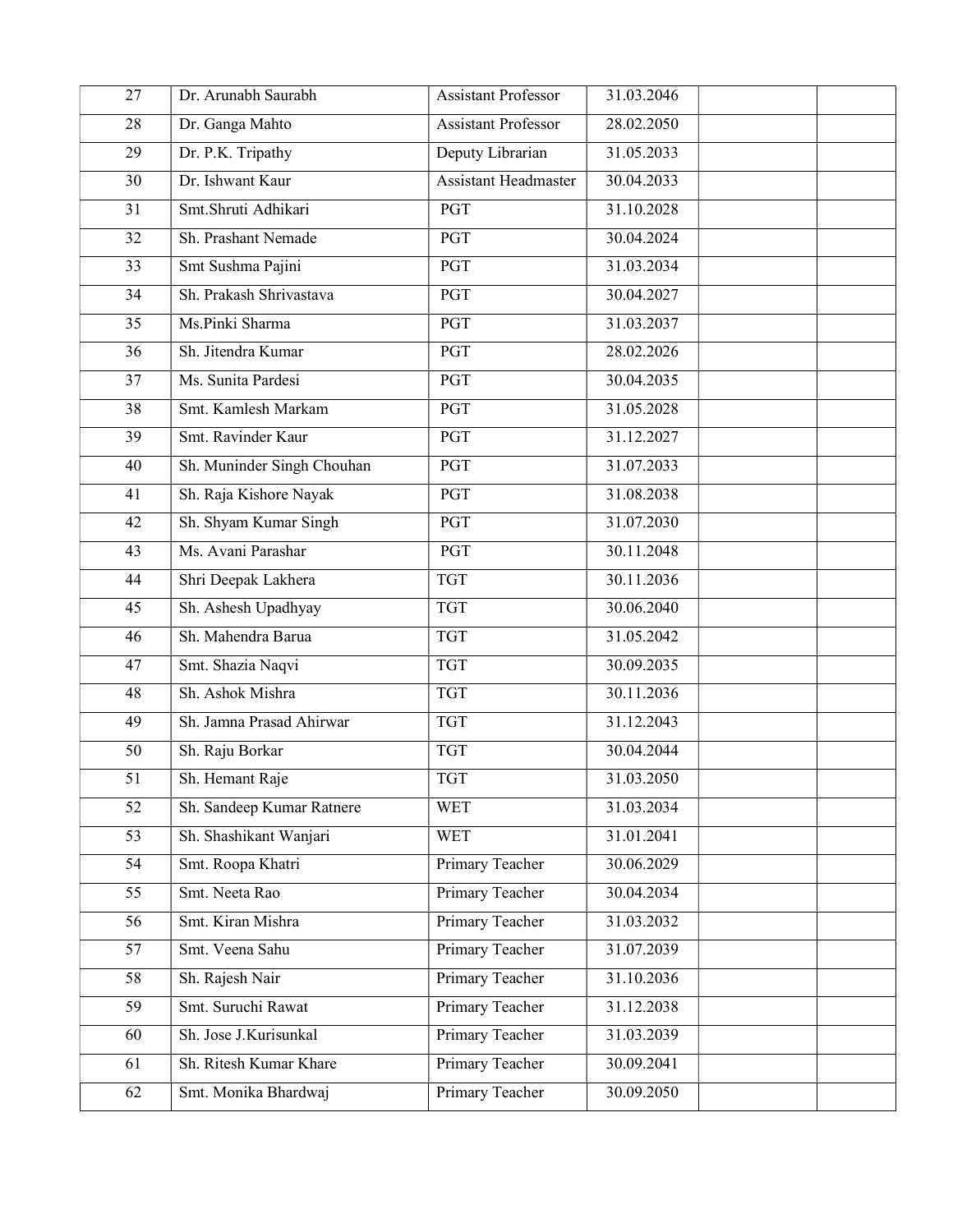| 63 | Smt. Rashmi Sisodiya | Primary Teacher | 31.01.2054 |  |
|----|----------------------|-----------------|------------|--|
| 64 | Smt. Rajvinder Kaur  | Primary Teacher | 30.11.2052 |  |
| 65 | Ms. Mamta Rai        | Primary Teacher | 30.09.2053 |  |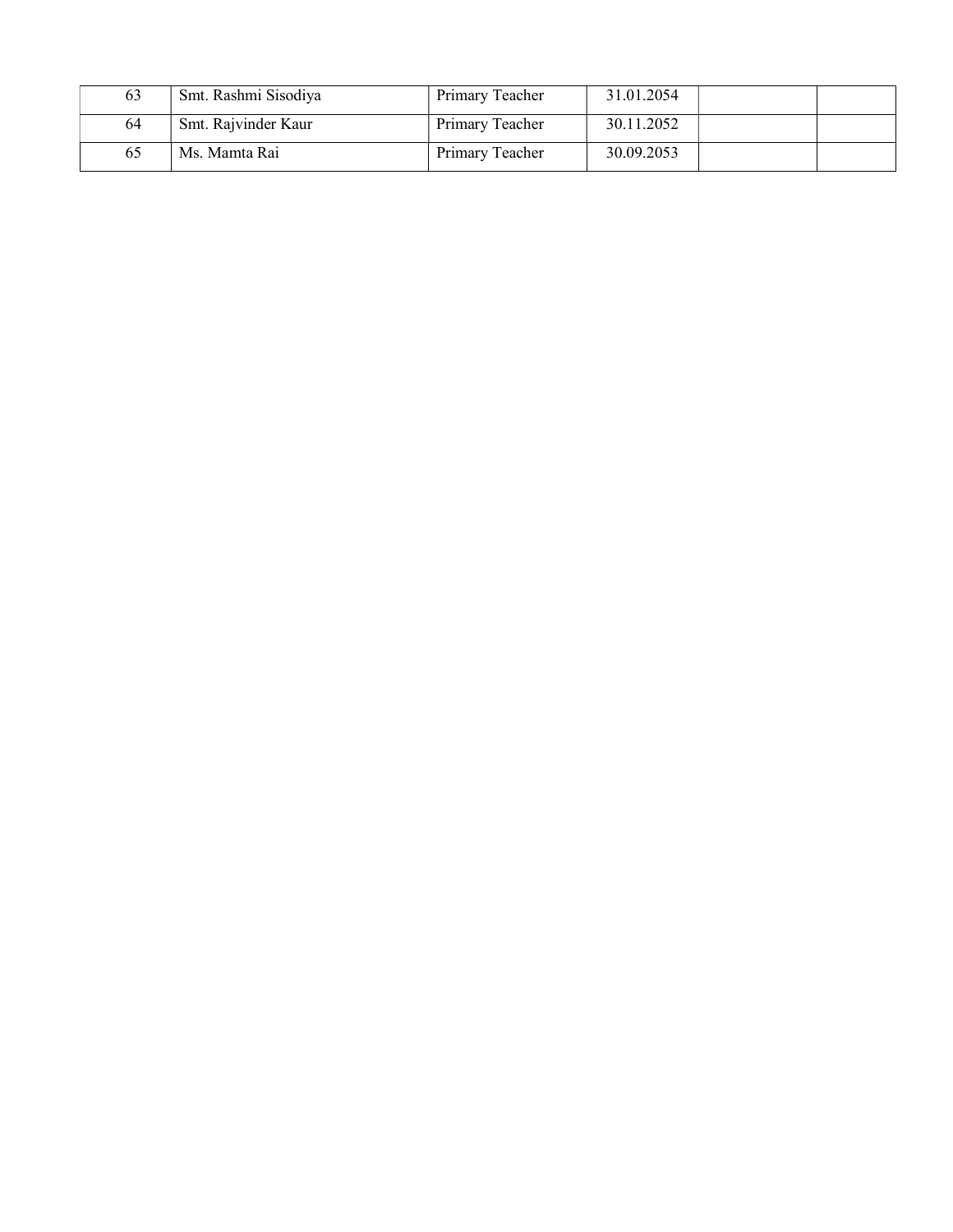## REGIONAL INSTITUTE OF EDUCATION, AJMER

| S.No.          | <b>Name</b>                   | <b>Designation</b>                  | Date of           | <b>Remarks if</b> | <b>Signature</b> |  |
|----------------|-------------------------------|-------------------------------------|-------------------|-------------------|------------------|--|
|                |                               |                                     | <b>Retirement</b> | any               |                  |  |
| $\mathbf{1}$   | Prof. Satya Vir Sharma        | Principal                           | 31-07-2030        |                   |                  |  |
| $\overline{2}$ | Prof. Rajesh Mishra           | Professor in Urdu                   | 30-11-2024        |                   |                  |  |
| $\overline{3}$ | Prof. Praveen Kumar Chaurasia | Prof. in Mathematics                | 30-11-2042        |                   |                  |  |
| $\overline{4}$ | Prof. Konduru Chandrasekhar   | Prof. in Education                  | 31-05-2033        |                   |                  |  |
| 5              | Prof. Ayushman Goswami        | Prof. in Education                  | 30-11-2040        |                   |                  |  |
| 6              | Prof. Ram Babu Pareek         | Prof. in Chemistry                  | 31-07-2037        |                   |                  |  |
| $\overline{7}$ | Dr. Ram Niwas                 | Assoc. Prof. in Hindi               | 31-05-2029        |                   |                  |  |
| 8              | Dr. Albert Horo               | Assoc. Prof. in<br>Geography        | 30-04-2037        |                   |                  |  |
| 9              | Dr. Anand Kumar Arya          | Assoc. Prof. in Chemistry           | 31-10-2043        |                   |                  |  |
| 10             | Dr. Anil Kumar Nainawat       | Assoc. Prof. in Chemistry           | 30-11-2043        |                   |                  |  |
| 11             | Dr. Ashwani Kumar Gupta       | Asst. Prof. in Zoology              | 31-08-2026        |                   |                  |  |
| 12             | Dr. Meenakshi Meena           | Asst. Prof. in Education            | 31-08-2040        |                   |                  |  |
| 13             | Dr. Ved Prakash Arya          | Asst. Prof. in Physics              | 31-01-2044        |                   |                  |  |
| 14             | Sh. Jai Prakash Narayan       | Asst. Prof. in Botany               | 30-09-2036        |                   |                  |  |
| 15             | Sh. Om Prakash Meena          | Asst. Prof. in Chemistry            | $31 - 12 - 2042$  |                   |                  |  |
| 16             | Dr. Rana Pratap               | Asst. Prof. in Physics              | 31-08-2042        |                   |                  |  |
| 17             | Dr. Rajendra Kumar Sharma     | Asst. Prof. in Chemistry            | 30-09-2039        |                   |                  |  |
| 18             | Sh. Muzammil Hasan            | Asst. Prof. in Extension<br>Edu.    | 29-02-2044        |                   |                  |  |
| 19             | Dr. Patanjali Sharma          | Asst. Prof. in<br>Mathematics       | 31-08-2045        |                   |                  |  |
| 20             | Dr. Rajiv Ranjan              | Asst. Prof. in Special<br>Education | 31-10-2044        |                   |                  |  |
| 21             | Dr. Sneh Sudha                | Asst. Prof. in Hindi                | 31-12-2048        |                   |                  |  |
| 22             | Ms. Ranjana Nagar             | Asst. Prof. in English              | $31 - 05 - 2053$  |                   |                  |  |
| 23             | Dr. Balendu Kumar Jha         | Deputy Librarian                    | 31-12-2029        |                   |                  |  |
| 24             | Dr. Priyanka Chaturvedi       | AHM & I/c H.M.                      | 31.01.2039        |                   |                  |  |
| 25             | Dr. Indu Sharma               | PGT, Geography                      | 31-07-2022        |                   |                  |  |
| 26             | Sh. Ashwani Bhati             | PGT, Phy. Education                 | 30.06.2028        |                   |                  |  |
| 27             | Sh. Love Srivastava           | PGT, Computer Science               | 31.03.2039        |                   |                  |  |
| 28             | Sh. Pradeep Kumar Nawal       | PGT, Commerce                       | 30.11.2030        |                   |                  |  |
| 29             | Sh. Babu Lal Mali             | PGT, Mathematics                    | 31.03.2036        |                   |                  |  |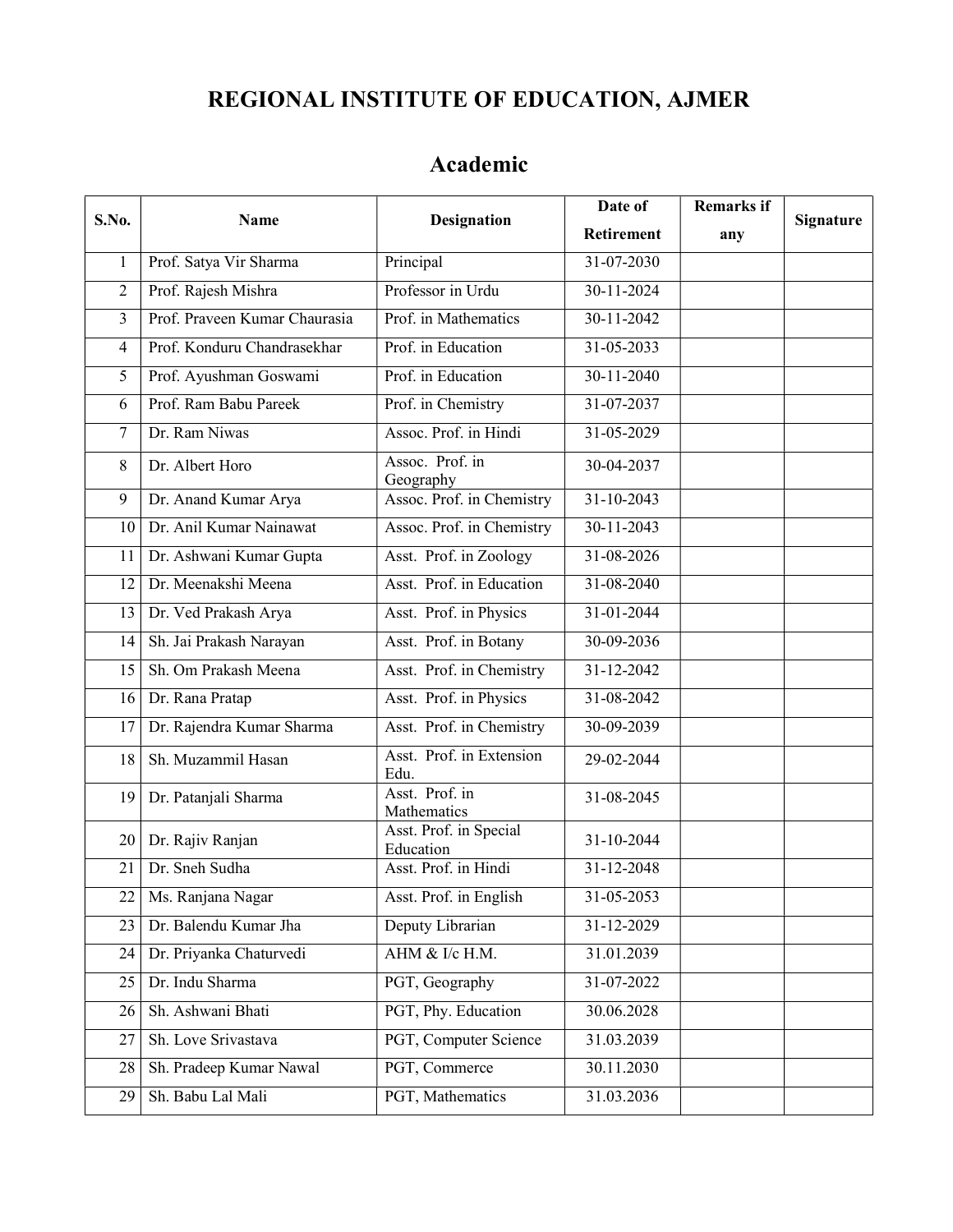| 30 | Sh. Guman Singh              | PGT, Hindi              | 31.07.2033               |
|----|------------------------------|-------------------------|--------------------------|
| 31 | Smt. Gayatri R. Jagtiani     | PGT, English            | 31.12.2029               |
| 32 | Sh. Sanjay Singh Rawat       | PGT, English            | 30.06.2039               |
| 33 | Sh. Satyendra Kumar Verma    | PGT, Chemistry          | 30.04.2043               |
| 34 | Sh. Sartaj Singh             | PGT, History            | 31.10.2032               |
| 35 | Sh. Deepak Kumar             | PGT, English            | 31.07.2042               |
| 36 | Smt. Kumari Meera Sinha      | PGT (Councellor)        | 31.12.2039               |
| 37 | Sh. Ramakanta Juadi          | PGT, Chemistry          | 31.05.2036               |
| 38 | Ms. Tabbasum                 | PGT, Hindi              | 30.04.2048               |
| 39 | Sh. Rajendra Singh Chittodia | TGT, Maths              | 30.06.2030               |
| 40 | Sh. Magan Lal Meena          | TGT, Maths              | 31.12.2025               |
| 41 | Sh. Hari Om Sharma           | TGT, Sanskrit           | 31.10.2035               |
| 42 | Sh. Sita Ram Meena           | TGT, English            | 31.08.2036               |
| 43 | Sh. Amar Singh Meena         | TGT, Hindi              | 31.03.2045               |
| 44 | Ms. Neha Verma               | TGT, Commerce           | 31.03.2052               |
| 45 | Sh. Amit Kumar Awasthi       | TGT, Agriculture        | $\overline{31.07}$ .2048 |
| 46 | Dr. Vineet Kumar Sharma      | TGT, Physical Education | 31.08.2051               |
| 47 | Sh. Devendra Kumar Yadav     | TGT, Music              | 31.07.2048               |
| 48 | Ms. Neelam Bhadauria         | TGT, Hindi              | 30.06.2046               |
| 49 | Sh. Abhishek Bhardwaj        | PRT                     | 31.01.2044               |
| 50 | Ms. Monika Saini             | PRT                     | 30.06.2052               |
| 51 | Ms. Sneh Pawar               | PRT                     | 31.12.2055               |
| 52 | Ms. Neha Sharma              | PRT                     | 30.09.2054               |
| 53 | Sh. Bhag Chand Kumawat       | Work Experience Teacher | 30.04.2032               |